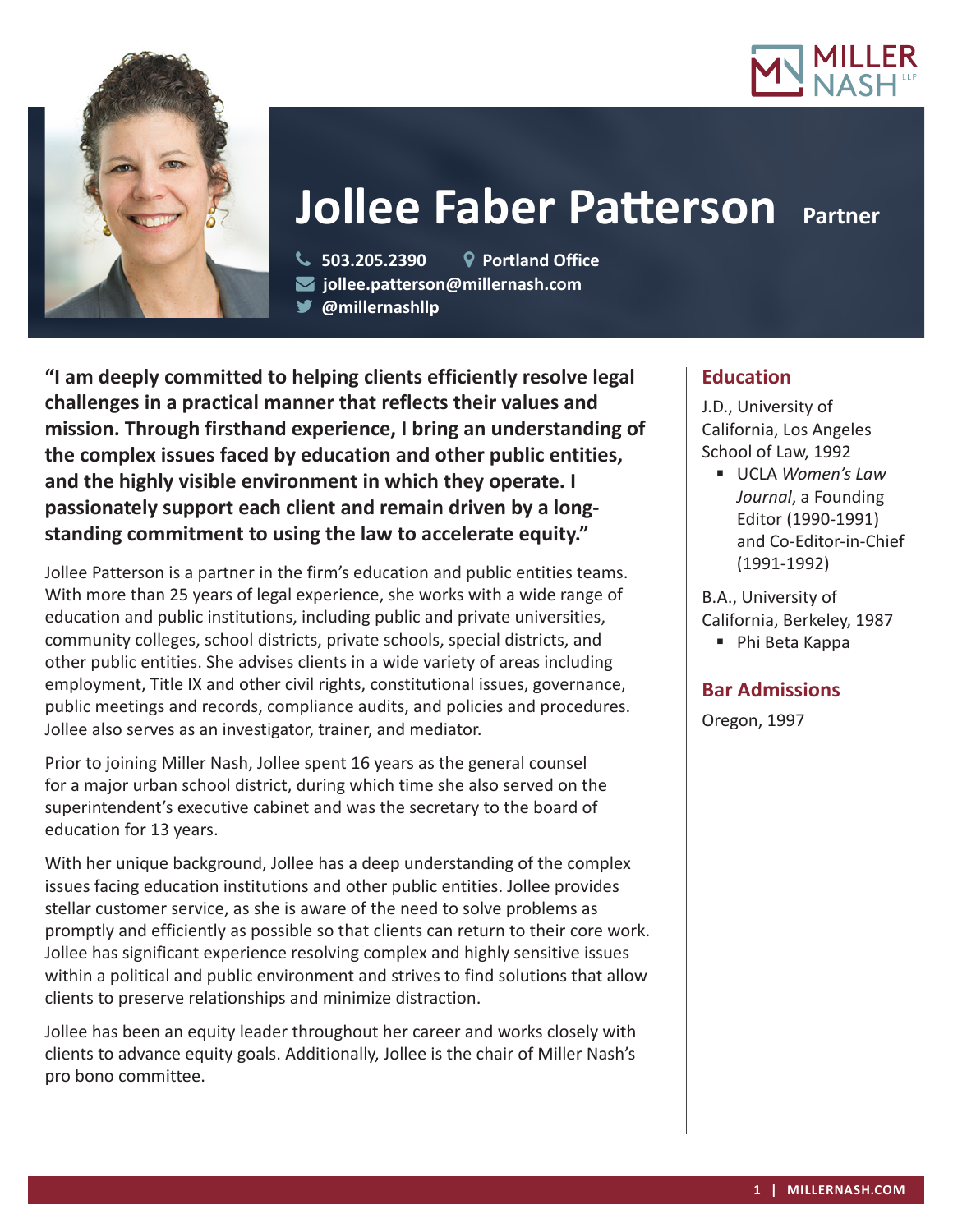# **Professional Activities**

- Multnomah Bar Association
	- Bar Fellows Task Force, founding member and chair, 2015-present
	- Equity, Diversity, and Inclusion Committee, member, 2016-2018
- Council of School Attorneys, Oregon chair, 2012-2020
- Oregon School Boards Association Legal Assistance Trust, board member, 2012-2020
- Owen M. Panner American Inn of Court, member
- Oregon State Bar
	- Advisory Committee on Diversity and Inclusion, member, 2016-1018
	- Access to Justice Sub-Committee, cochair, 2018
- Oregon Women Lawyers, member
- Portland State University, Department of Graduate Education, adjunct instructor, 2006-2019
- Miller Nash pro bono committee, chair

## **Civic Activities**

- Classroom Law Project, board member, 2014-present
	- Reach and Inclusion Committee, chair
	- Mock Trial and We the People, competition judge
- **Portland State University Explore the Law, mentor**

## **Representative Experience**

#### **Resolution of Highly Sensitive Issues**

- Assisted numerous clients in negotiating separation arrangements and agreements with high-level administrators and executives, and supporting successful executive transitions.
- Assisted client with the resolution of a highly sensitive legacy abuse claim.

## **Employment Advice**

 Regularly advise clients on a wide variety of employment matters, including discrimination and harassment complaints, ADA and other accommodations, Equal Pay Act compliance, and wage-and-hour matters.

#### **Student Issues**

Advise K-12 and higher education clients on a broad range of student issues including bullying and harassment, student discipline, requests for accommodations, complaint resolution, FERPA and other privacy matters, child abuse prevention, and a wide range of equity issues.

#### **Title IX**

- Provided training and analysis for numerous education clients regarding the 2020 Title IX regulations and Oregon laws regarding sexual harassment and assault.
- Advised higher education and K-12 clients on revisions of policies, procedures, and guidance regarding the 2020 Title IX regulations.

## **Equity**

- Routinely provide guidance for education clients on policies and procedures regarding equity for underserved and underrepresented populations, including students of color, immigrant students, and LGBTQ+ students.
- **Provide training for boards and administrators on effective equity leadership.**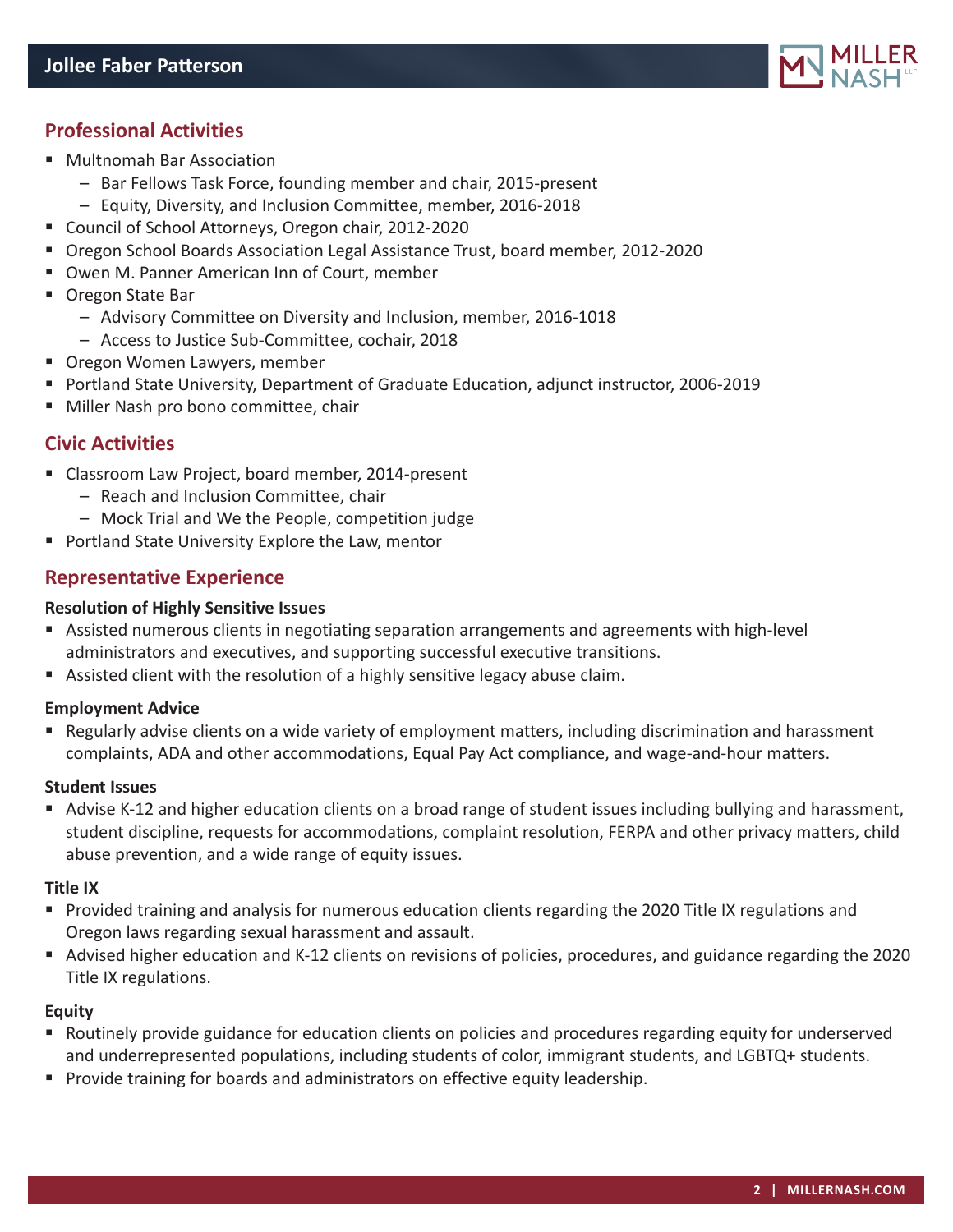

#### **Investigations**

 Conducted numerous complex investigations of sex and race discrimination claims in highly sensitive situations involving high-level administrators and executives.

#### **First Amendment**

- Counseled numerous clients on complex First Amendment issues, including the intersection of freedom of speech with harassment and discrimination claims.
- Assisted client with wholesale revision of freedom of expression policies and procedures in complex educational environment.

#### **Office of Civil Rights/BOLI**

- Routinely represent clients in OCR complaints, including sex and race discrimination claims and website accessibility.
- Successfully negotiated dismissal of several OCR complaints at the pre-investigation stage.
- Successfully represent clients in responding to and resolving BOLI complaints.

## **Publications**

- "Monitor Growing Protections for LGBTQ+ Employees," *Campus Legal Advisor*, coauthor (May 2021)
- "Comply With Latest Protections Against Discrimination Based on Sexual Orientation, Gender Identity," *College Athletics and the Law*, coauthor (Apr. 2021)
- "Title IX—Yes, This is Really Happening Right Now. Key Considerations in Anticipation of the August 14 Effective Date." Miller Nash Graham & Dunn, *News You Can Use* (June 2020)
- "COVID-19 Preparedness for Educational Institutions," Miller Nash Graham & Dunn, coauthor (Mar. 2020)
- "COVID-19 Preparedness for Employers," Miller Nash Graham & Dunn, coauthor (Mar. 2020)
- "Infringing Copyright Leads to \$9.2 Million Verdict Against School District," Miller Nash Graham & Dunn, *K-12 Education: News You Can Use* (Aug. 2019)
- "How Forward-Thinking Oregon Companies Can Avoid Implicit Bias," *Portland Business Journal* (Feb. 2018)
- "The Educator's Guide© To Student Discipline in Oregon (third edition)," Miller Nash Graham & Dunn (Oct. 2017)
- "Lifting The Lamp Beside The Schoolhouse Door: A Legal Guide to Serving Undocumented Students in Public Schools," National School Boards Association (July 2017)

## **Presentations**

- "Legal Topics #trending in Independent Schools," Northwest Association of Independent Schools, Business Officers Conference, co-presenter (Apr. 2022)
- "The Risks Hybrid Models Pose for Employers," Miller Nash, Employment Law Seminar (Dec. 2021)
- "Who's the Boss? The Intersection of Parental Rights and School Authority," Confederation of Oregon School Administrators, 41th Annual Oregon School Law Conference (Dec. 2021)
- "Critical Race Theory-How to Stay Steady in the Storm," Confederation of Oregon School Administrators, 41th Annual Oregon School Law Conference (Dec. 2021)
- "Hot Topics for School Administrators" Confederation of Oregon School Administrators, 41th Annual Oregon School Law Conference, panelist (Dec. 2021)
- "Advancing Equity in our "Post-Pandemic" Schools," Oregon School Boards Association, PACE Day 2021 (Apr. 2021)
- "Recognizing Design Possibilities and Challenges: Equity Issues in the Remote Environment," Miller Nash Graham & Dunn, Employment Law Seminar (Dec. 2020)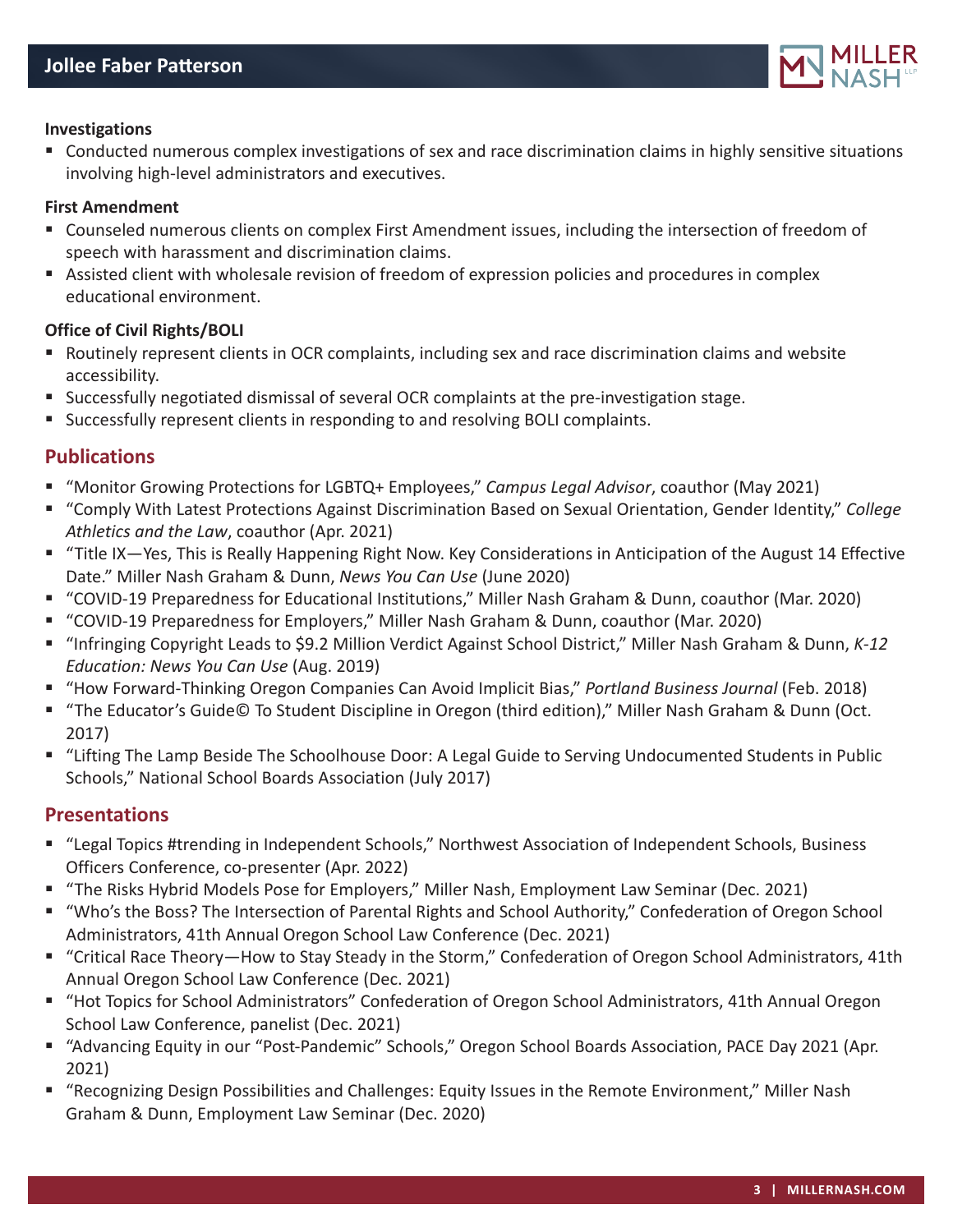## **Jollee Faber Patterson**



- "Student Mental Health Issues During COVID-19," Confederation of Oregon School Administrators, 40th Annual Oregon School Law Conference (Dec. 2020)
- "FERPA, Data Privacy, and Remote Learning: Considerations in a Global Pandemic," Confederation of Oregon School Administrators, 40th Annual Oregon School Law Conference (Dec. 2020)
- "School Law Hot Topics," Confederation of Oregon School Administrators, 40th Annual Oregon School Law Conference (Dec. 2020)
- "Nuts and Bolts," Oregon Community College Association, 2020 Annual Conference (Nov. 2020)
- "Equity Leadership–Leveraging the Board's Governance Role to Advance Equity Efforts," Oregon Community College Association, Annual Community College Board Retreat, training (July 2020)
- "How You Can Help 'for the public good': Pro Bono Opportunities in the Time of COVID-19 and Justice Reform," Multnomah Bar Association, CLE seminar, panelist (June 2020)
- "Title IX and HB 3415: What Community Colleges Need to Do Now," PACE, webinar, panelist (June 2020)
- "Title IX Regulations, Meet Oregon Law: Challenges for Oregon School Districts," Miller Nash Graham & Dunn, webinar (May 2020)
- "Title IX Regulations, Meet Oregon Law: Challenges for Oregon's Colleges & Universities," Miller Nash Graham & Dunn, webinar (May 2020)
- "Coronavirus Webinar: Key Evolving Issues and Best Practices for School Districts," Miller Nash Graham & Dunn, webinar (Mar. 2020)
- "Coronavirus Webinar: Key Evolving Issues and Best Practices for Colleges and Universities," Miller Nash Graham & Dunn, webinar (Mar. 2020)
- "The Path to Diversity and Inclusion: Recognizing and Responding to Implicit Bias in Employment," Confederation of Oregon School Administrators, Oregon School Law Conference (Dec. 2019)
- "Legal Issues Panel," Confederation of Oregon School Administrators, Oregon School Law Conference, panelist (Dec. 2019)
- "Navigating the Intersection of Free Speech and Anti-Harassment: Supporting a Healthy School Climate in Tumultuous Times," Confederation of Oregon School Administrators, Oregon School Law Conference (Dec. 2019)
- "Using Effective Board Governance to Accelerate Equity," Oregon Community College Association, 2019 Annual Conference (Nov. 2019)
- "A Port in the Storm: Dealing With Mental Health and Substance Abuse Issues," Miller Nash Graham & Dunn, Employment Law Seminar (Oct. 2019)
- "Immigration Issues: Legal Considerations and Best Practices," Confederation of Oregon School Administrators (COSA), Statewide Educator Equity Summit II (Sept. 2019)
- "Title IX: Managing Significant Risk While Preparing for An Uncertain Future," AON, Conference for Higher Education (June 2019)
- "Keep Yourself Out of Trouble While Supporting Student Success: Best Practices for the Legal and Equitable Administration of Student Discipline," Confederation of Oregon School Administrators (COSA), 45th Annual Seaside Conference (June 2019)
- "Whistleblower and Anti-Retaliation Laws," International Alliance of Theatrical Stage Employees (IATSE), Safety on Set event (Apr. 2019)
- "K-12 Student Discipline," Property and Casualty Coverage for Education, PACE Day 2019 (Apr. 2019)
- "Student Discipline: Key strategies for upholding conduct policies while avoiding legal pitfalls," 2018 Oregon School Law Conference (Dec. 2018)
- "There's always something new: 2018 legal updates you need to know to stay out of trouble!" 2018 Oregon School Law Conference (Dec. 2018)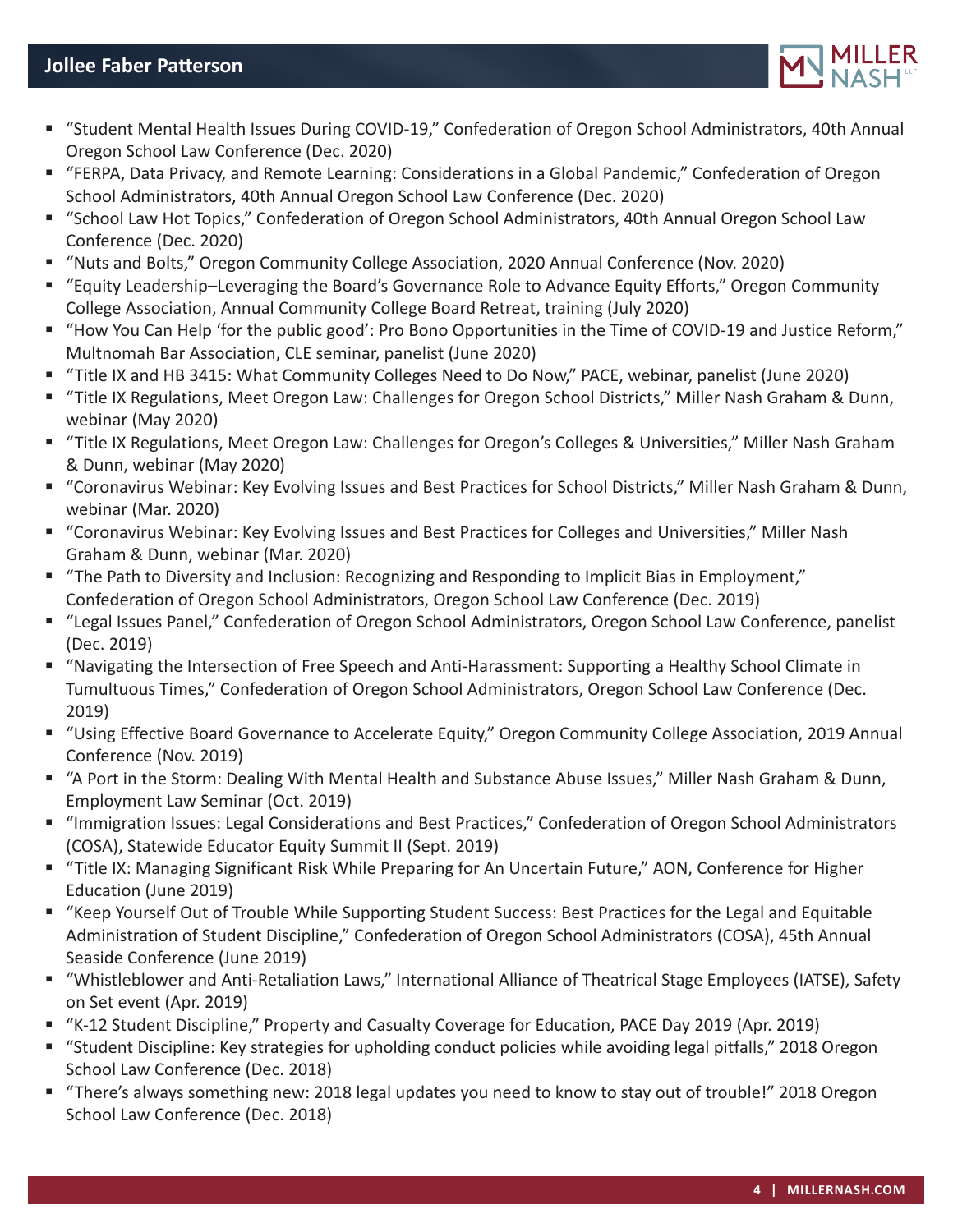## **Jollee Faber Patterson**



- "Public Meetings, Ethics Law, and Too Many Federal Requirements—Oh My! Tips and Tools for Keeping You and Your Institution Out of the News," Oregon Community College Association, annual conference (Nov. 2018)
- "The Case of the Missing Employee: Solving Protected Leave Challenges," Miller Nash Graham & Dunn, Employment Law Seminar (Oct. and Nov. 2018)
- "Serious About Rooting Out Discrimination? Companies Should Address Implicit Bias and Understand the Legal Risks if They Don't Act," Northwest Human Resource Management Association, annual conference (Sept. 2018)
- "The Legally Savvy School Leader," Confederation of Oregon School Administrators (COSA), Assistant Principal Academy (Aug. 2018)
- "Employment Law Update (and a Few Best Practice Tips)," Oregon Community College Business Officers Conference (Aug. 2018)
- "Free Speech, Hate Speech, Disruptive Behavior, and Multiple Resolutions Pathways," Oregon Chapter of the Association for Student Conduct Administration (ASCA) (July 2018)
- "Immigration Enforcement and Undocumented Students: Policy Issues for School Leaders," Coalition of Oregon School Administrators (COSA), Seaside Conference (June 2018)
- "Transgender Students and Athletics," Property and Casualty for School Districts (PACE), PACE Conference (Apr. 2018)
- "Immigration Enforcement and Undocumented Students—Policy and Practical Issues for Schools," Confederation of Oregon School Administrators, 2018 State English Learners Alliance Conference (Mar. 2018)
- "Immigration Enforcement and Undocumented Students: Key Legal and Policy Issues for School Administrators," Conference of School Administrators, Oregon School Law Conference (Dec. 2017)
- "Top Ten Legal Issues," Conference of School Administrators, Oregon School Law Conference (Dec. 2017)
- "Transgender and Gender Non-Conforming Students: Legal and Policy Issues for School Districts," COSA, Oregon School Law Conference (Dec. 2017)
- "Immigration Enforcement & Undocumented Students—Legal Issues for School Districts," Oregon School Boards Association, 71st Annual Convention (Nov. 2017)
- "Transgender and Gender Non-Conforming Students: Legal and Policy Issues for School Districts," Oregon School Boards Association, 71st Annual Convention (Nov. 2017)
- "Muslim Students and Staff: Legal Requirements Regarding Accommodations, Religious Freedom, and Nondiscrimination," Oregon School Boards Association, 71st Annual Convention—Council of School Attorneys Workshop (Nov. 2017)
- "Legal Issues Regarding Immigration Enforcement and Undocumented Students," Oregon School Boards Association, 71st Annual Convention—Council of School Attorneys Workshop (Nov. 2017)
- "Leveraging Effective School Board Governance to Accelerate Education Equity," Oregon Chalkboard Project (Oct. 2017)
- "Now You See It, Now You Don't: Recognizing and Responding to Implicit Bias," Miller Nash Graham & Dunn, Employment Law Seminar (Oct. and Nov. 2017)
- "Addressing Immigration Issues," Oregon School Personnel Association, Advanced HR Retreat (July 2017)
- "Brown v. Board of Education 63rd Anniversary Forum: National, State and Local Perspectives on Civil Rights," Education Northwest (May 2017)
- "What's a School to Do? Undocumented Students, Sanctuary Districts, and ICE Activities," National School Boards Association—Council of School Attorneys, webinar (Apr. 2017)
- "Professionalism Panel: Practicing Diversity," Multnomah Bar Association and Oregon Women Lawyers, moderator (Apr. 2017)
- "Education Conflict Resolution: Establishing Ombuds Programs in K-12 Schools," American Bar Association, 19th Annual Spring Conference (Apr. 2017)